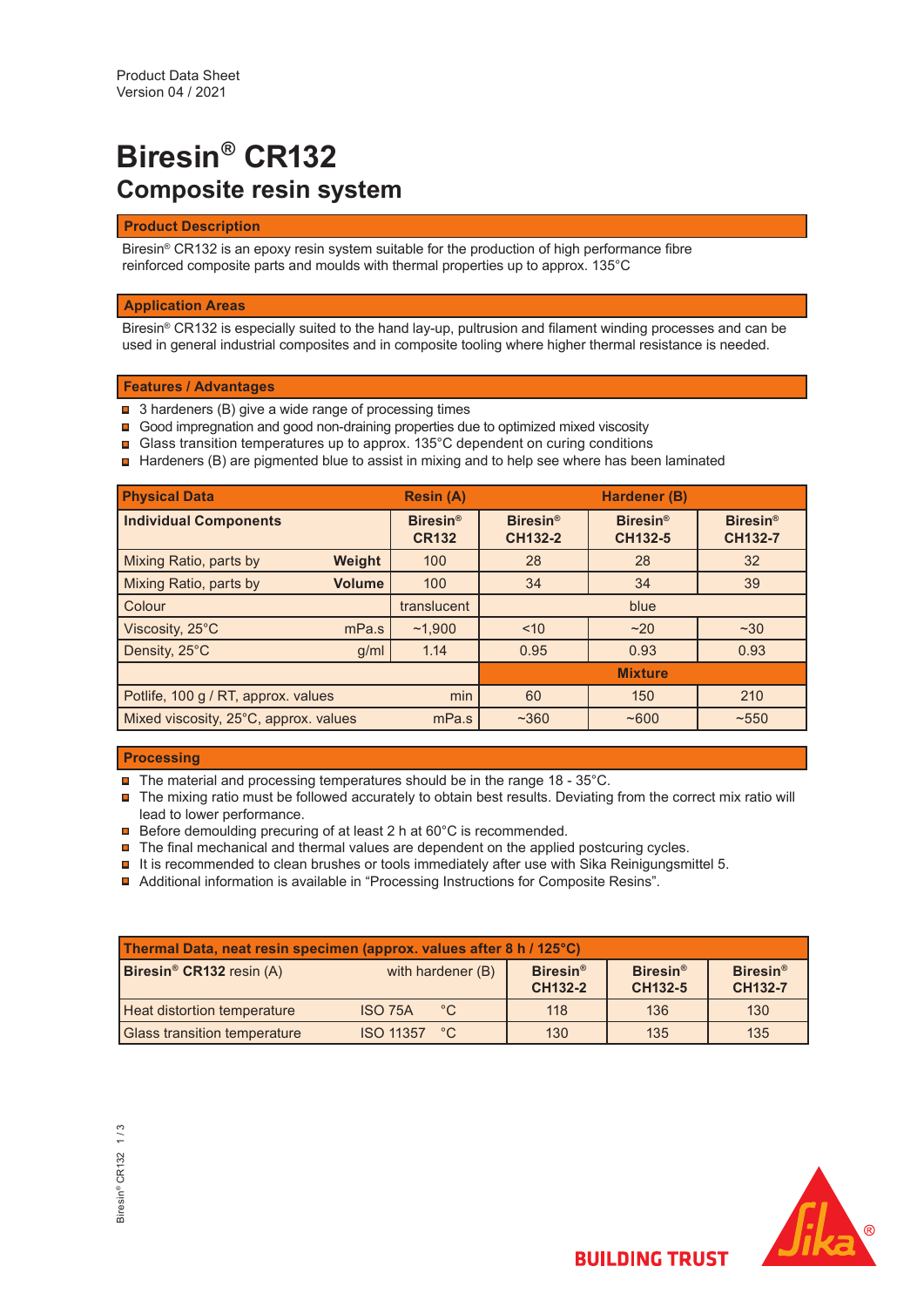| <b>Typical Mechanical Properties of Fully Cured Neat Resin</b> |                |                   |       |                                   |                                   |  |
|----------------------------------------------------------------|----------------|-------------------|-------|-----------------------------------|-----------------------------------|--|
| Biresin <sup>®</sup> CR132 resin (A)                           |                | with hardener (B) |       | <b>Biresin®</b><br><b>CH132-5</b> | <b>Biresin®</b><br><b>CH132-7</b> |  |
| Tensile strength                                               | <b>ISO 527</b> | <b>MPa</b>        | 83    | 77                                | 78                                |  |
| <b>Tensile E-Modulus</b>                                       | <b>ISO 527</b> | <b>MPa</b>        | 2,700 | 2,650                             | 2,450                             |  |
| <b>Elongation at break</b>                                     | <b>ISO 527</b> | $\%$              | 6.6   | 4.6                               | 5.7                               |  |
| Flexural strength                                              | <b>ISO 178</b> | <b>MPa</b>        | 125   | 115                               | 114                               |  |
| <b>Flexural E-Modulus</b>                                      | <b>ISO 178</b> | <b>MPa</b>        | 2,750 | 2,750                             | 2,700                             |  |
| Compressive strength                                           | <b>ISO 604</b> | <b>MPa</b>        | 109   | 118                               | 115                               |  |
| Shore hardness                                                 | <b>ISO 868</b> |                   | D 87  | D 87                              | D 86                              |  |
| Impact resistance                                              | <b>ISO 179</b> | kJ/m <sup>2</sup> | 47    | 32                                | 33                                |  |
|                                                                |                |                   |       |                                   |                                   |  |

## **Postcuring**

The suitable cure cycle and the attainable mechanical and thermal values depend on various factors, such as laminate thickness, fibre volume, reactivity of the resin system etc.

An appropriate cure cycle could look as follows:

- Heat-up rate of ca. 0.2°C/Minute until approx. 10°C below the required glass transition temperature (Tg)
- Followed by a dwell at that temperature of between 2 and 12 hours.
- **Part(s)** should then be cooled at  $\sim 0.5^{\circ}$ C per minute
- The specific postcure should be adapted to the required technical and economic requirements.

To measure the mechanical performance of the resin system a Sika Advanced Resins standard cycle is used to ensure that the full Tg potential of the system in question is reached.

# **Glass Transition Temperature vs. Cure Cycle**







**BUILDING TRUST**